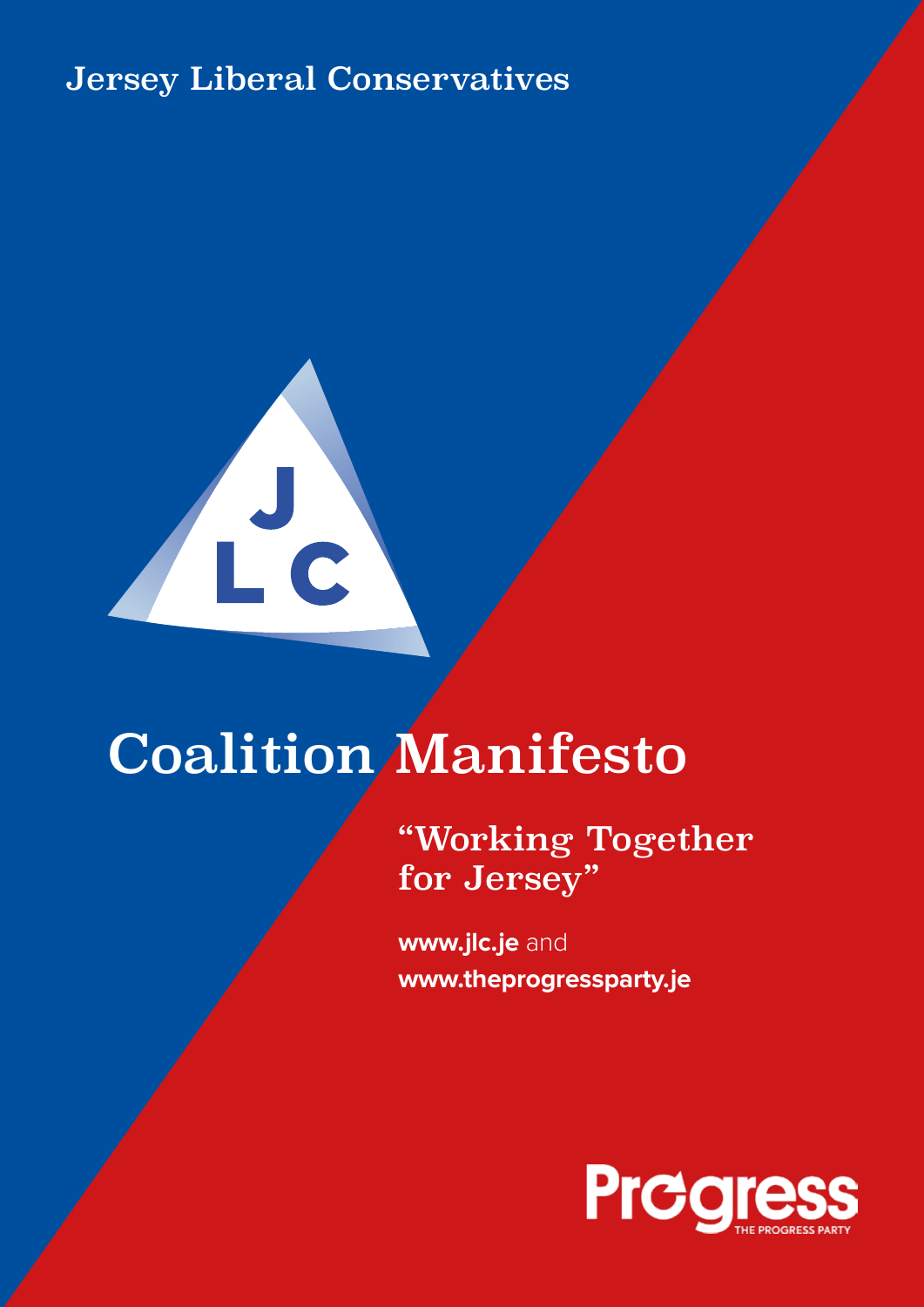## The Jersey Liberal **Conservatives** and The Progress Party pledge to:

#### **• Restore Confidence in Government** by restoring political responsibility, good governance and the accountability of the civil service to Ministers, by being prudent with our finances, and by making Jersey's government more effective, open, and responsive to the needs of Jersey people.

#### **• Reinvigorate the Economy**

by ensuring that all policy decisions support a thriving business community and sustainable economic growth. We will promote innovation and encourage digital business start-ups.

#### **• Manage Population Growth**

by developing policies to limit population growth, with the aim of having a stable working population in a balanced economy.

#### **• Protect the Environment**

by conserving the stunning beauty of Jersey's natural assets, by managing sensibly the challenges of climate change, and by restoring the Island's biodiversity.

### **• Create Housing Solutions**

by providing more affordable homes to rent, by getting more people on the housing ladder through additional shared equity schemes, and by creating greater awareness of tenancy rights and obligations.

### **• Create the Best Health Service**

which Jersey can afford, by focusing on the importance and value of frontline staff, by improving access to primary care, and by building a new hospital in the right place at the right cost.

### **• Make Education a High Priority**

by investing in it and ensuring that all young people, regardless of background, can develop their talents to the full and enjoy fulfilling lives.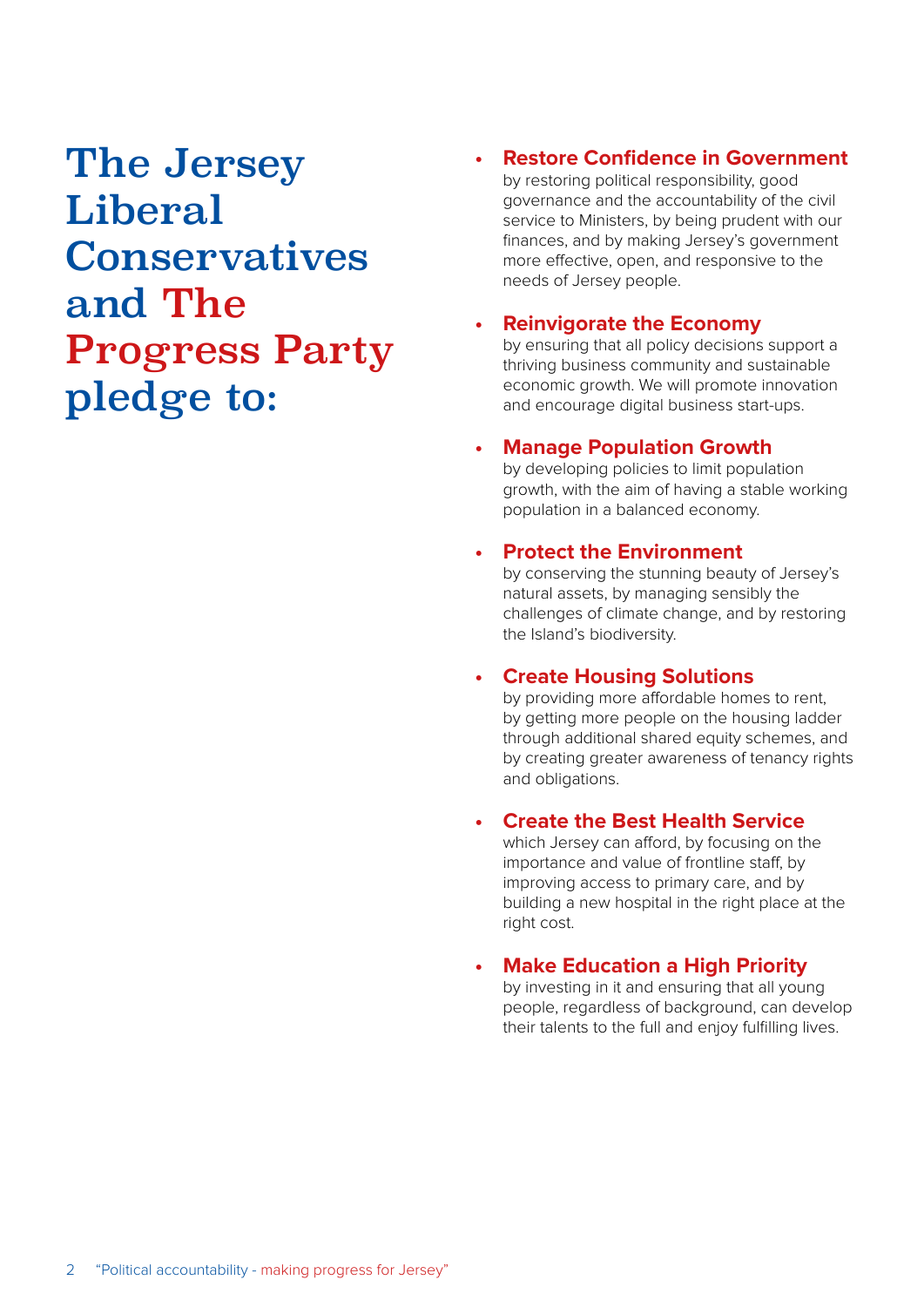

## Foreword

By Sir Philip Bailhache and Steve Pallett

This is the first time in Jersey politics that two parties have combined in coalition to produce a manifesto upon which all the candidates for the two parties will stand. Some people may ask, quite reasonably, why the parties have not combined in a single entity. The answer to that is that, at the stage when the decision was made to join in coalition, there was insufficient time left before the election to complete the necessary legal and constitutional steps.

The important point is that it seems to us in the public interest to put forward this joint programme for coalition government. Voters are entitled to know what they are voting for. Our manifesto sets out a statement of our stance on most of the important issues facing Jersey in 2022. It may not be as comprehensive as we might have wished, but in our defence, we would say that resources are limited, and we operate under strict statutory limits of expenditure which inhibit what can be done. Nonetheless, we hope the manifesto gives a reasonably clear picture of what our main policies are.

We are in favour of small government, by which we mean not only that financial prudence should be our watchword but also that the size of our public sector should be slimmed down and that businesses should be as free from restriction as is possible in a democratic society. Hierarchies in government

should be flattened and processes simplified. The administration should be smart, efficient, and courteous.

We want to banish popular despair from politics and reinstate pride in our government, our States Assembly, and our Island. We want to instil a sense of national identity where everyone, whatever their national origins, can feel included and part of the community and nation of Jersey. We want to unlock social mobility by investing more in education so that all can prosper and enjoy a sense of achievement.

We want to harness the power of technological innovation, and open government to far, far more transparency than has been evident in recent years. People are entitled to information upon which they can judge the performance of their government.

We have found that the process of discussing this joint manifesto together has refreshed our thinking and strengthened our resolve to create a more tolerant and fairer society. It has enabled us to take the best ideas from both parties and to meld them into a strong, progressive, and even radical programme for government. If we are supported by the public in the elections of June 2022, we believe that significant change and real progress lie ahead.



Sir Philip Bailhache Jersey Liberal Conservatives



Steve Pallett The Progress Party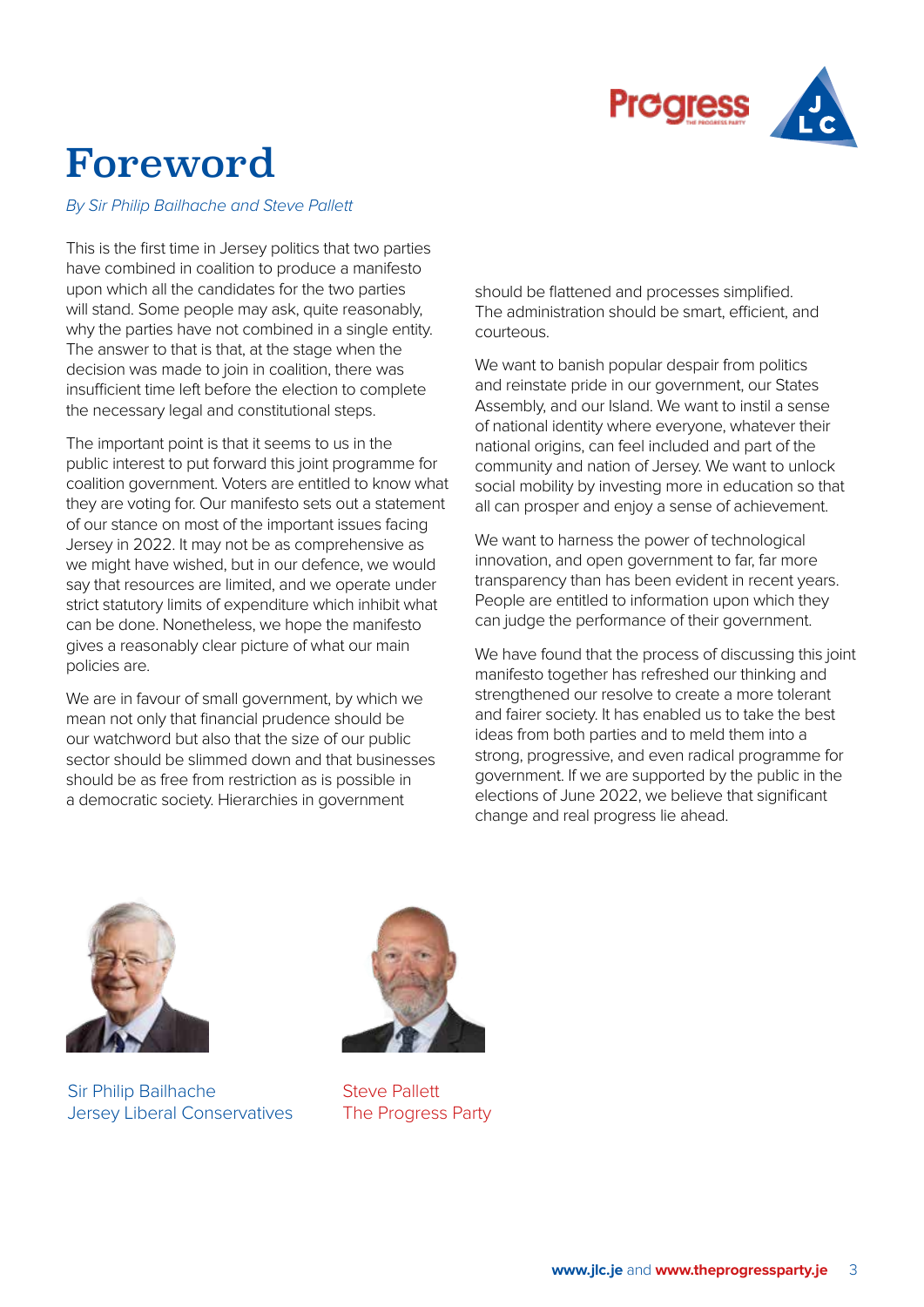## Political accountability

In our democracy the civil service must be accountable to Ministers who are in turn accountable, through the States Assembly, to the public. That accountability means that Ministers are responsible to the public for the actions of their officials at all levels. Our coalition is clear that, as political parties, we are accountable at the ballot box to those who vote for us. In a democratic state the public should not feel powerless, or that their wishes are seen as irrelevant, or ignored.

The "One-Gov" programme brought in by a former Chief Executive with the acquiescence of the Council of Ministers has severely damaged the democratic system in Jersey. The Machinery of Government amendments introduced in 2018 placed extensive executive and financial power in the hands of the Chief Executive Officer and senior civil servants and removed the direct accountability of some civil servants to Ministers altogether. Ministers are not always consulted and are sometimes clearly not in control of events. The removal of direct accountability is very evident from the One Government structure published on the government website (www.gov.je) which does not refer to Ministers at all and is comparable to a local authority structure in England.

It was claimed that "One-Gov" would improve public services, but it has done no such thing. It was promised in the summer of 2018 that by late 2021 there would be a "step-change" in how the Government was perceived, both within the Island and externally. There has been a change, but it has not been for the better. The size and cost of the civil service, particularly at a senior level, has increased alarmingly. Its structure is confused and some staff are demoralised. Parts operate seemingly without any political supervision. Some Departments find it difficult to recruit staff. In others bullying is rife with no one held to account. In short, the civil service, taken in the round, is not in a contented place.

Some Departments have several Ministers with political responsibilities, some have one Minister, and some have none. Often there are overlapping responsibilities. One of the consequences is that it is no longer possible in the States Annual Accounts to specify which Minister is responsible for which part of the Budget. Financial accountability is more difficult to enforce because in law departmental accountable officers are accountable only to the Chief Executive.

Another consequence of the lack of clear political accountability is that there is sometimes a lack of transparency and even a culture of secrecy. Information is kept hidden or revealed only reluctantly in order to avoid awkward questions or to achieve a policy aim by stealth. If people are unaccountable, why should they be concerned about what the public think or say?

## **Our policy**

The Coalition is determined that this must change, and that every civil servant should be accountable, through their senior officials, to a Minister. The Minister must be politically accountable for every action taken by an official in the Minister's name. The Minister should be, and should be seen to be, accountable, through the States Assembly, to the public. There should be nowhere to hide from that responsibility. Accountability is the bedrock of democracy.

By strengthening political accountability, all civil servants should be encouraged to take responsibility, within limits appropriate to their seniority, for their actions. The "blame" culture which inhibits decision making and encourages procrastination and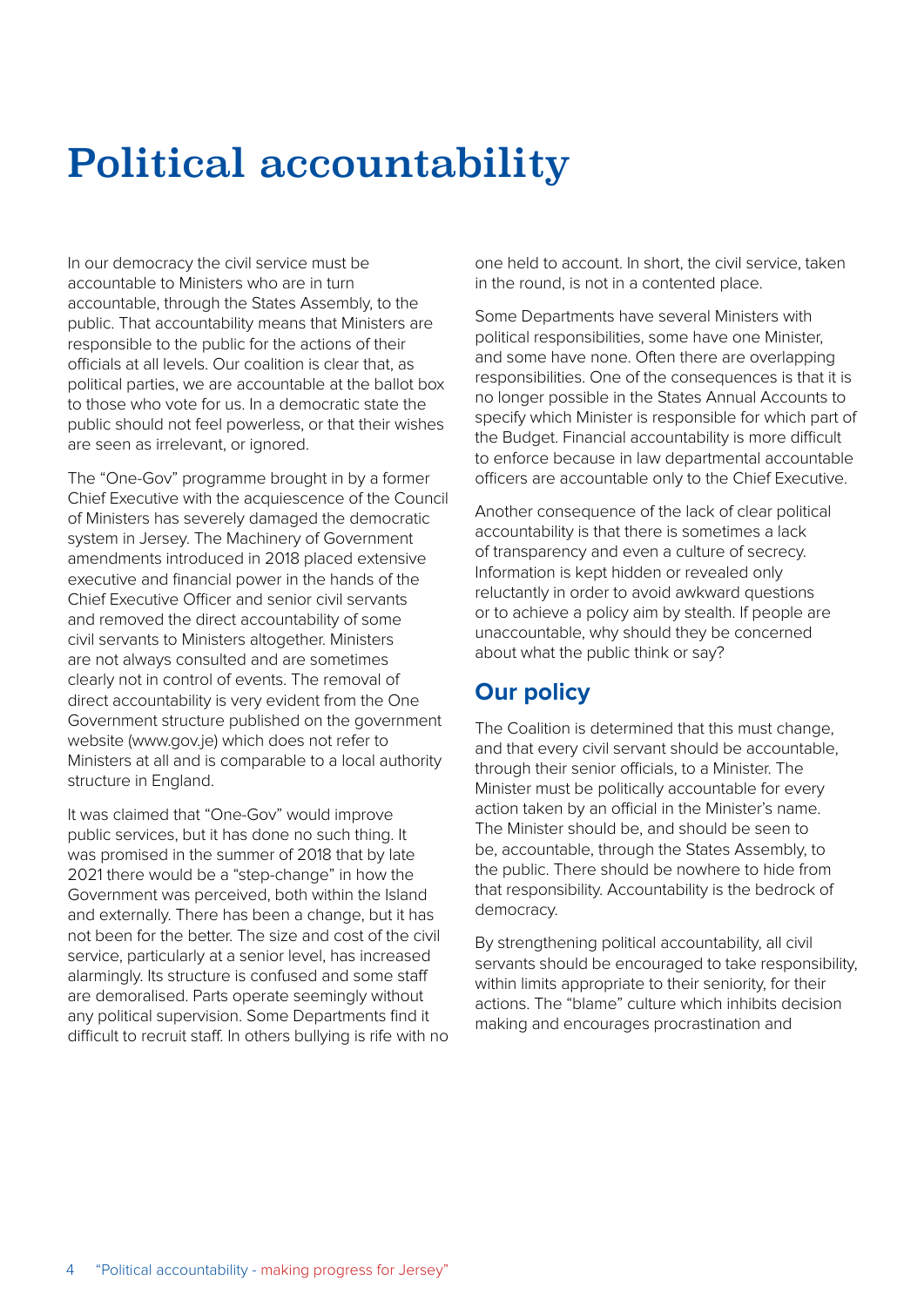

inefficiency must be eradicated. Officials should not be fearful of taking appropriate decisions and should be supported both by their seniors and by Ministers when they do so. In all departments there should be a consistent "whistleblowing" policy offering strong protection to staff.

Jersey should once more be careful and conservative about its finances. For a long time, Jersey has been financially prudent, building up considerable reserves and earning an international reputation for that prudence. The recent lack of proper accountability has led to commitments to huge expenditure, on the hospital, on new offices, on a new health model and on pre-existing pension debt without any rigorous analysis of the implications for financial sustainability. If borrowing is essential, it should be clear how that borrowing is to be repaid and over what period. The extensive powers vested in Accountable Officers, and the Principal Accountable Officer, must be reviewed.

Most people acknowledge, and independent reports have confirmed, that there are too many members of the States. This leads to increased bureaucracy and inefficiency. A reduction in the number of members would save money in several ways.

Transparency and straightforwardness in dealing with the media and with the public have diminished and we would insist that they be restored. Communication is about truthfulness and not "spinning" a story. The necessity for the large communications department which has grown up over the last three years should be reviewed.

- Restoring political accountability, good governance and prudence with our finances, thereby making Jersey's government more effective, more open, and more responsive to the needs of Jersey people;
- Carrying out a review of the functions of the Chief Executive Officer and the system of accountable officers;
- Reducing the number of members of the States and keeping an open mind as to the reintroduction of Island-wide voting.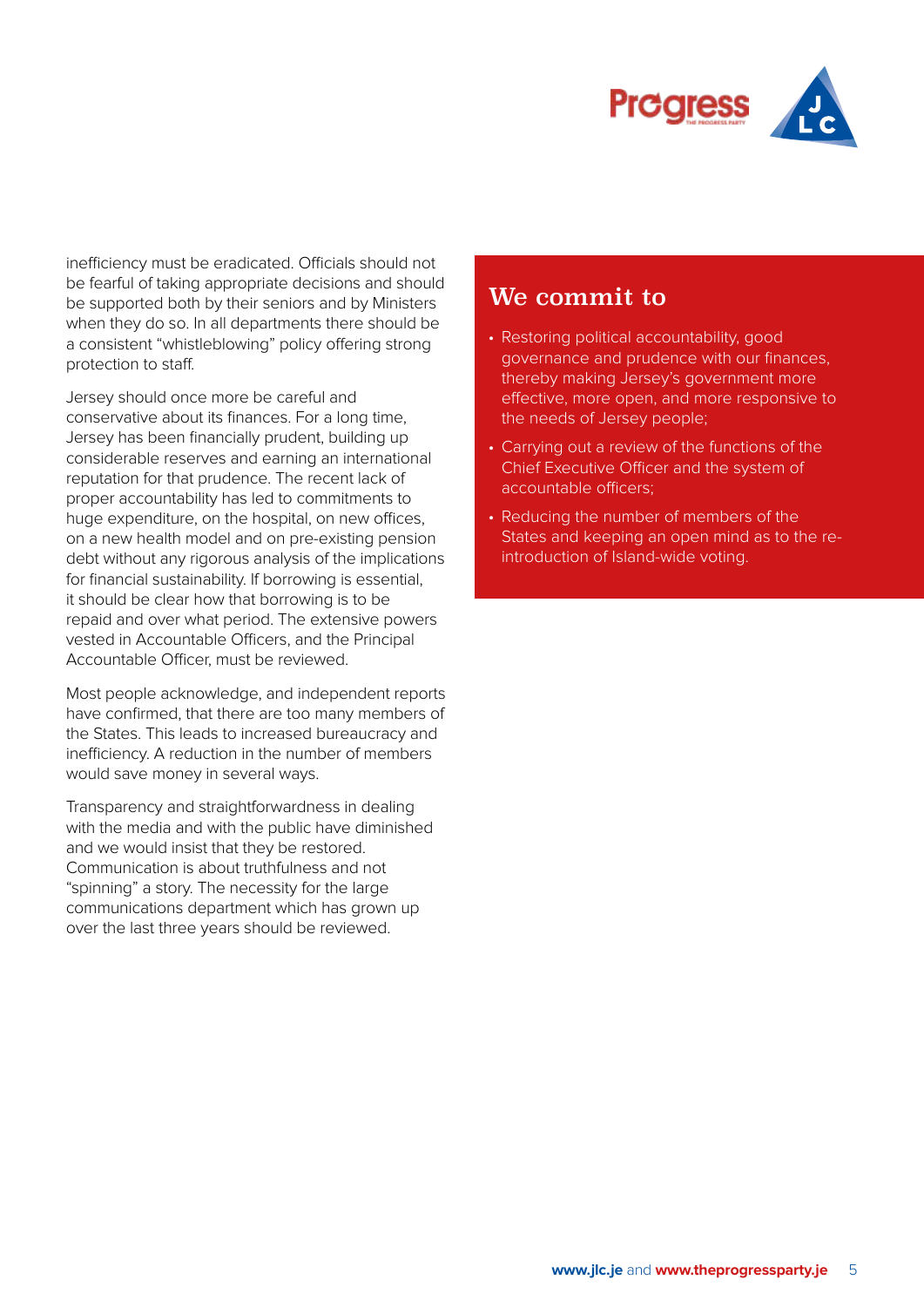## The Economy

### **Our changing world**

Jersey has always been adept at developing new industries as others decline. We take a cautious approach to our finances. We note what works elsewhere and adapt policies as needs be for the culture of our small Island. Sadly, this caution has not been evident in recent years.

There has been talk of diversifying the economy but with few practical results. Jersey's economy ultimately depends upon two factors – first, the number of people employed, and secondly, the value of what this workforce creates. Diversification is not easy but we must be smarter in how we manage our resources, creating jobs in developing sectors and delivering improvements to our quality of life.

Everything is changing around us as digitisation and artificial intelligence develop. Shopping habits have changed as more and more people transact online. Banking is conducted on a tablet or phone. Computer logarithms impact upon the recruitment of staff and marketing and much else besides. In short, the world order is changing – this is no time for complacency or inaction.

### **The challenges ahead**

Clearly digitisation and artificial intelligence will impact on the way businesses and services operate, thus affecting the types and number of jobs. Like other developed economies, we have an ageing population, and need to respond to challenges like the climate emergency, pandemics, and political upheaval such as we have seen following the invasion of Ukraine.

We need to ensure that we retain a comfortable nest egg, that we spend wisely, and that we invest well, for example in the best education of all Islanders that can be afforded, to make Jersey's workforce resilient by providing skills for the jobs of the future.

Trying to achieve this in a low-tax economy is not easy but Jersey's financial strength lies in the fact that it has more than £7 billion in net assets, although most of that is ring-fenced in pension funds which secure the future of Jersey's pensioners and prospective pensioners. Our strategic reserve exceeds £1

billion. The pandemic has made the last two years exceptionally difficult, but Jersey's productivity has been declining since 2000. GVA (Gross Value Added) per employee has shrunk from £90,000 to less than £50,000 in 2020, due in part to low bank interest rates, but we do need to improve productivity to maintain services. The creation of a productivity plan for all economic sectors must be a priority.

## **Our policy**

#### **Creating the right environment for business to flourish**

Economic progress is not achieved solely or even mainly by government. The success of the economy is driven by the energy and enthusiasm of the private sector and the primary duty of government is to maintain political and fiscal stability and to create an administrative environment in which business can innovate and prosper.

We are in favour of "small government". We would seek to reduce the extent to which government gets in the way of private enterprise by cutting red tape and increasing the ease of doing business. Planning permissions should, in appropriate cases, be expedited so that commercial opportunities likely to benefit the economy are not missed.

Government must be more accessible to business and be prepared to listen. We want to encourage small businesses by easing regulatory burdens. Support for innovation and enterprise should be given, acknowledging that not every new enterprise will succeed.

The wholesale and retail trade is an important part of the economy. We support the plans of the Parish of St Helier to regenerate the town and to improve access to it, as well as improving the environment for its inhabitants.

### **Becoming a "digital Island"**

We need to encourage all businesses which will reinvigorate the economy. Through ongoing support for Digital Jersey, and more generally, we must support businesses, and make the most of our excellent fibre network if we are to become the "digital Island" much talked about in recent years.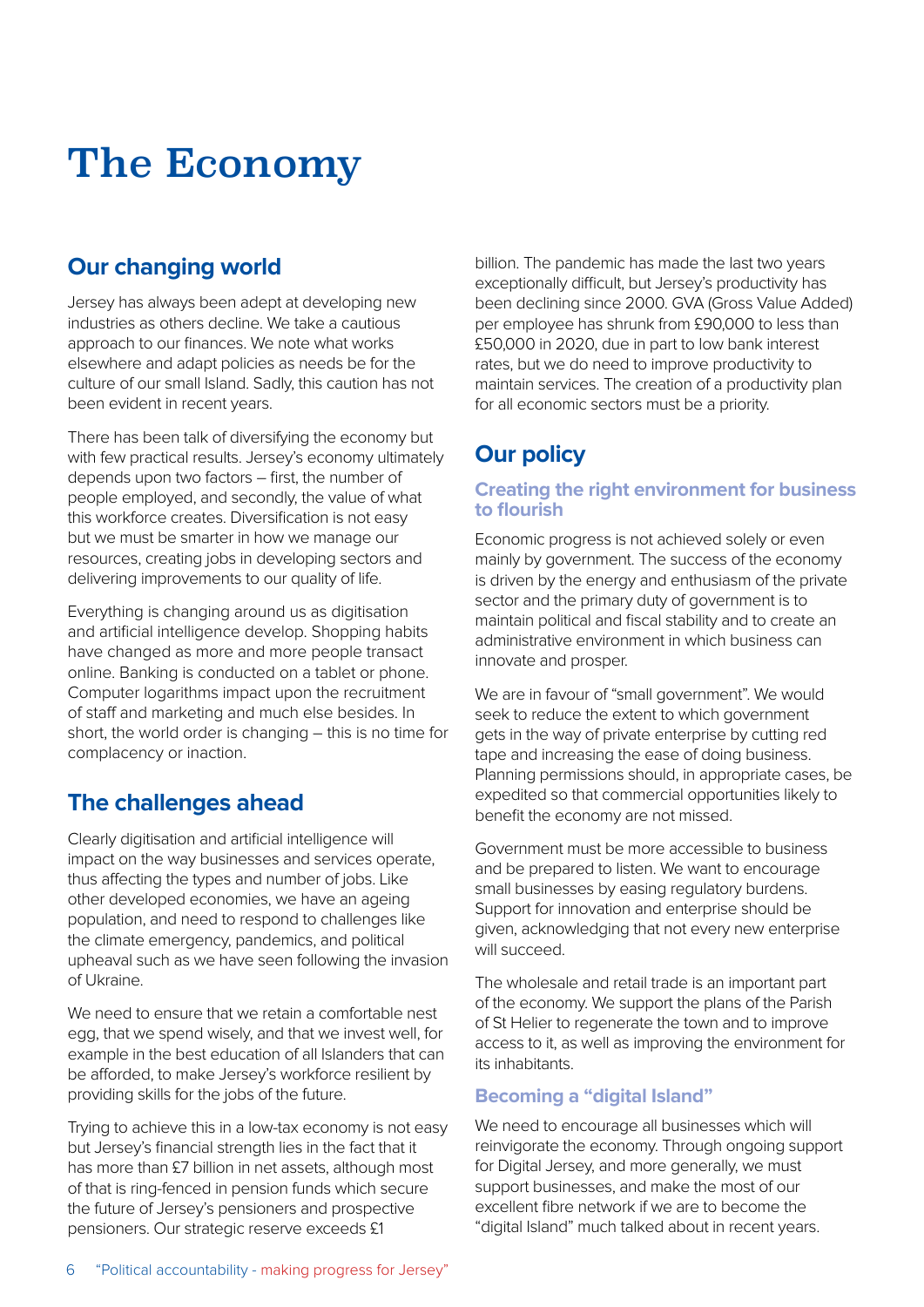

Our Coalition is clear that the Government needs to catch up; technology is not well used. An income tax return can be made online, but after that everything happens on paper. Much paperwork flows from GPs, who have invested heavily in IT, to the hospital, whose investment has been less wise. Full digital integration is long overdue.

Thanks to the wise introduction of fibre optic technology, Jersey has the fastest internet speeds in the world, but we are not taking full advantage of that success.

#### **Ensuring businesses can innovate and prosper**

The Coalition understands the importance of the finance and legal sectors in Jersey as the bulk of our income, and much employment are provided by these sectors. We would not adopt any policy that impacts adversely upon them, while supporting the need to follow international best practice.

Tourism, at one time Jersey's major industry, is less significant now in economic terms but is nonetheless very important in contributing to the viability of air and sea transport and to the prosperity of the hospitality and retail trades. Hotel bed numbers have dropped to around 7000, but there is no benefit to maintaining outdated hotel stock. The Coalition believes, however, that efforts should be made to encourage new ventures in tourism at both ends of the economic spectrum. We are keen to encourage more local people to work in the hospitality sector and to encourage the growth of the off-season business.

The construction industry suffers from a "stop/go" approach from government which is a major customer. The Island would benefit from better co-ordination by government departments and agencies so that major contracts can be scheduled so as not to place undue stress upon the industry at some times and inactivity at others.

#### **Improving education and skills**

Jersey is an expensive place to live and the lower paid often struggle to make ends meet. We want to increase the skills base by investing in more comprehensive post-school training, with opportunities to develop skills throughout careers. We believe that we should focus effort on the skills needed throughout our economy. This would reduce our reliance upon imported skills and ensure that local people will still find meaningful employment if automation reduces jobs in traditional sectors.

#### **Tax, spending and borrowing**

The Coalition will not change the standard rate of income tax. Corporation tax, which is 0% in most cases, but 10% and 20% in others, is a red rag to the bull of the European Union which has from time to time threatened to blacklist Jersey for allegedly unfair tax practices. What is certain is that the Island must continue to offer tax neutrality to international business; tax neutrality is a widely accepted international practice. Whether corporation tax can be simplified so as to defuse international hostility, while maintaining tax neutrality, is worthy of examination.

The special tax arrangements for high-net-worth individuals (HNWs) seeking to live in Jersey remain a cause for concern. The financial thresholds are still too low. Many HNWs make substantial and valuable contributions to the community but a review of the criteria against which decisions are made is overdue. The minimum tax contributions of such individuals should be index-linked to take account of inflation.

As stated in the section on Political Accountability, spending has got out of control in recent years and the public sector organisation has become swollen with bureaucracy. We need to restore financial discipline and undo the "One-Gov" reform which has resulted in more than 800 extra public sector workers and increased spending by at least £200 million. It is unacceptable that the only sector to have grown in recent years is the sector which spends rather than generates wealth.

The Government has entered huge borrowing commitments in the last three years. Sometimes borrowing is sensible, if linked to a viable repayment programme. The creation of a National Debt, which is so large that it can in practice never be repaid, is however a different matter. Jersey stands at the top of a very slippery slope. Hitherto, the Island has enjoyed excellent credit ratings and they should not be exposed to risk. Our view is that government borrowing can be justified only if it is linked to a viable plan for repayment.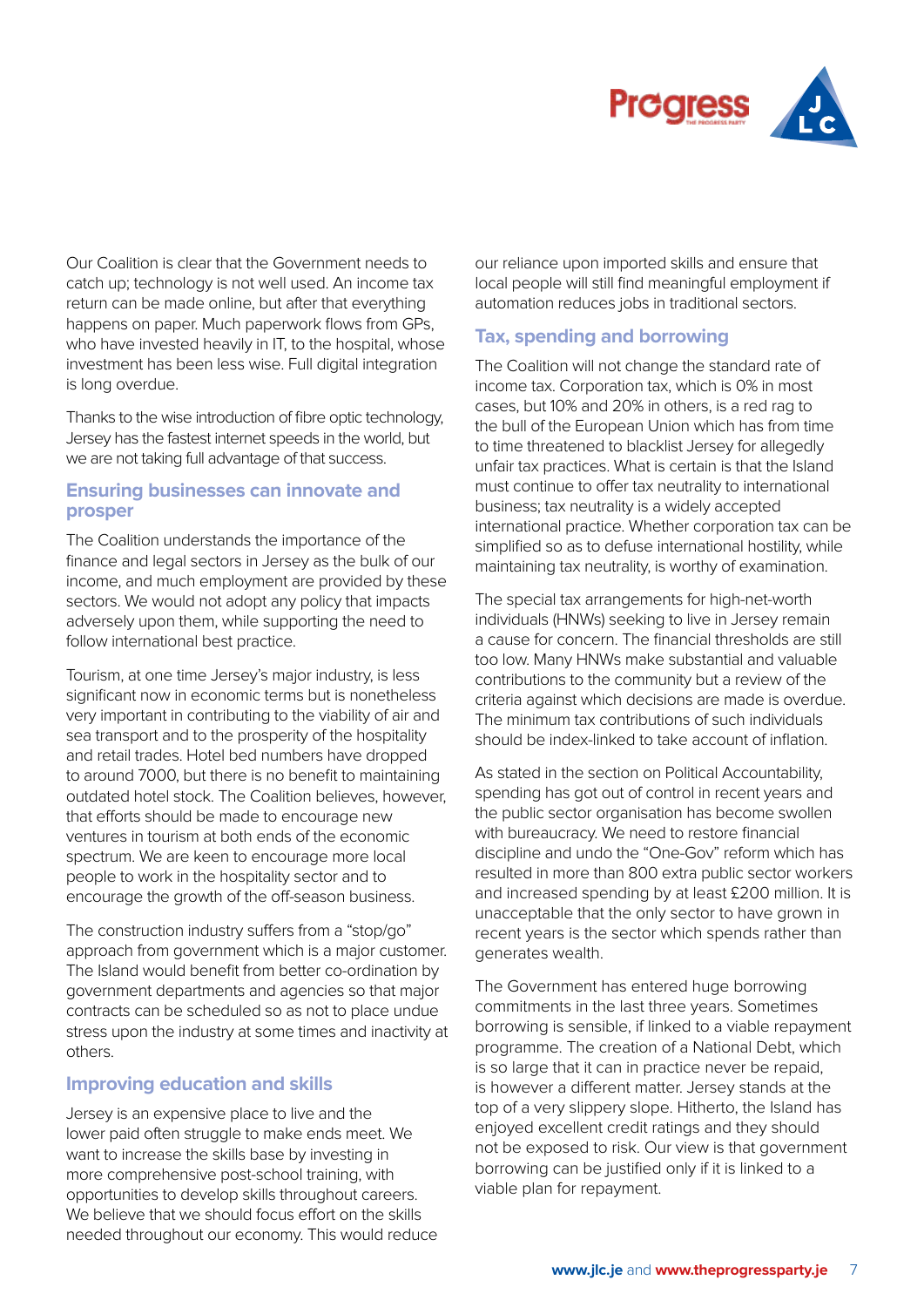## Population

### We commit to

- Maintaining the current rate of income tax and the absence of any taxes on capital gains and inherited wealth. We will maintain a broadly based Goods and Services tax at the rate of 5% but will enhance, in the light of rising inflation, the Community Costs Bonus (or similar benefit) as soon as possible. Stability has been the key to Jersey's success during past decades. We will review corporate taxation while ensuring the continuance of tax neutrality for international business.
- Setting up a review of the criteria for granting permission to high-net-worth individuals (HNWs) to live in Jersey.
- Improving the legal and regulatory infrastructure to enable the financial services industry to grow and prosper without increasing the number of people employed in Jersey.
- Encouraging a more entrepreneurial culture where technology, artificial intelligence and data are embraced to stimulate innovation and create economic growth and to help digital start-ups to get off the ground, perhaps by the creation of an Innovation Centre.
- Investing more in post-school training to provide the skills needed by business.
- Seeking to reduce the burden of debt upon future generations created by the current Government by the sale of assets where appropriate, and by creating sinking funds to settle indebtedness over time.
- Considering the introduction in 2023 of a withholding tax on the sales of residential property (including share transfer flats) owned by non-residents.
- Encouraging investment by enhancing capital allowances available to small and mediumsized businesses (SMEs).

The Island has been concerned for decades with population growth and its unwelcome side effects housing costs, traffic congestion, long hospital waiting lists, and the continued erosion of the Island's natural beauty. The political emphasis has been on economic growth, rather than on quality of life for Islanders. Jersey has only 45 square miles, and it is clear that the public has little appetite for building on more green fields. On the current trajectory, as set out in the Government's Common Population Policy (P.116/2021), there could be at least 130,000 residents in 2045, although the recent census suggests that increases in migration have moderated, perhaps due to Covid-19 and Brexit.

The Coalition is committed to conserving what we love about the Island and believes that the current rate of growth of our population is unsustainable without serious damage to the environment. Clear policies on shaping the economy without causing such damage must be developed. The aim should be to ensure working population stability so that the dependency ratio can remain at a realistic level.

However, we think it would be foolhardy to try to formulate such policies given the current lack of statistical information about our demographics. We need urgent updates on earnings and other performance data, so that appropriate policies can be formulated.

When it comes to designing a coherent population strategy, we believe that the best systems are distinguished by their commitment to constant review and adaptation. The prevailing economic conditions, and labour market and the Island's demand for skilled and non-skilled workers is constantly changing and we need to embrace a system that can evolve and adapt to these fluctuations.

The Coalition will consider a points-based immigration system, where a person's eligibility is partly or wholly determined by whether that person can score above a threshold number of points in a scoring matrix that might include such factors as education level, wealth, connection with the Island, language fluency, existing job offer, or others.

Many countries around the world are now adopting a points-based system as a fair and sustainable method of controlling immigration and we will seek to investigate such a system. We will also review the need for time limited work permits. Attracting and retaining key essential workers are vital for our economy.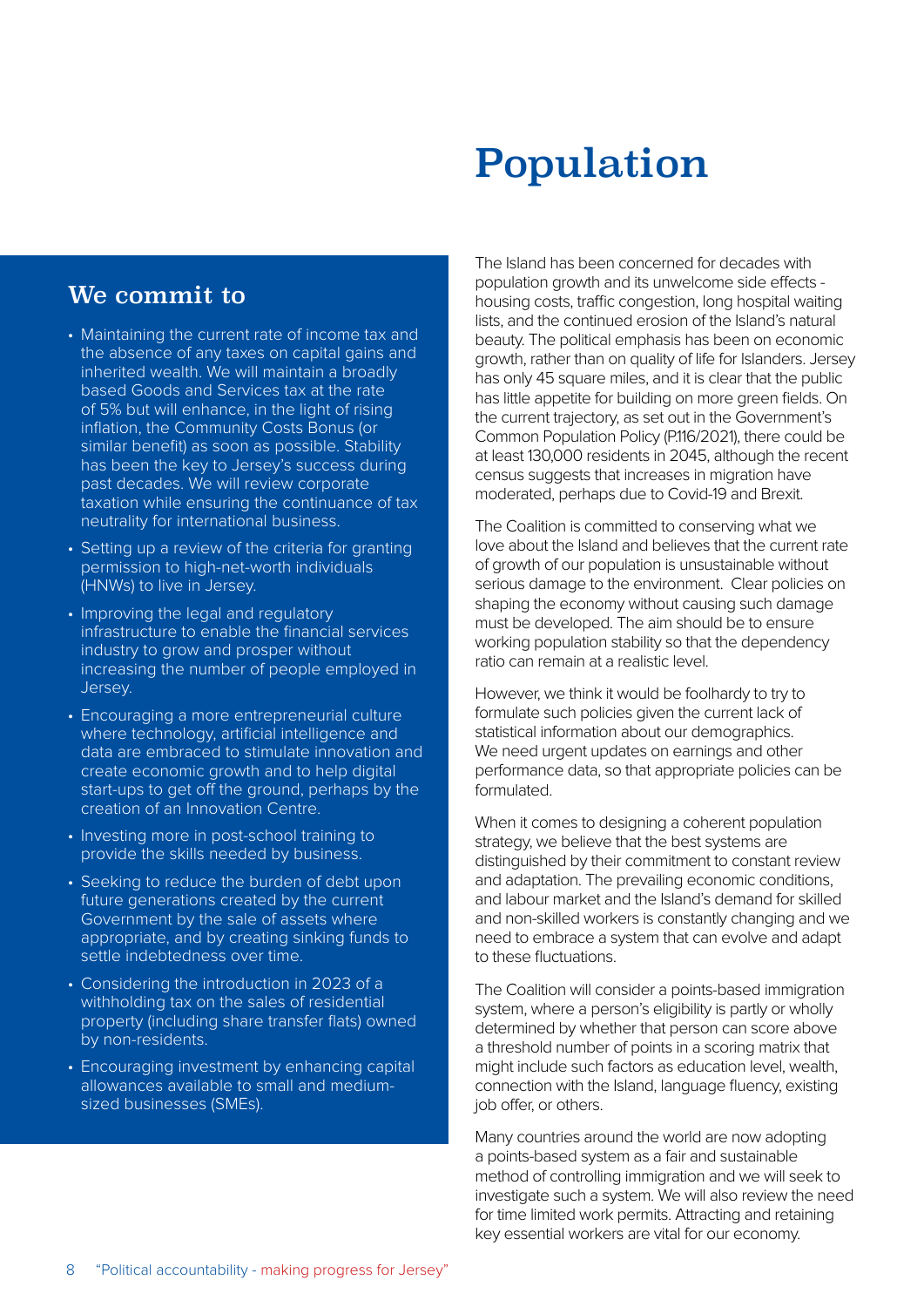

## Housing

A safe and comfortable home, whether it be owned or rented, is probably the most basic of human needs. Much greater effort needs to be made by the government to create the conditions in which hardworking Jersey residents with average salaries can become homeowners.

This is an extremely challenging area of policy, requiring the balancing of a range of conflicting interests, including protecting the value of existing homeowners' assets, and avoiding uncontrolled and inappropriate land development. Our Island is small and beautiful – this is why many people love living here.

We are committed to a long-term view of the sustainability of the market. In a situation where demand exceeds supply, fuelling the rapid increase in prices, it is sensible to address both ends of the problem. Steps must be taken to stem population growth, and thus demand for housing, and more houses must be built to increase supply, as envisaged in the Bridging Island Plan.

At present too many young people are affected by the impossibility of finding a home that they can afford to buy or rent. If we fail to ensure that the market also works in favour of lower income households and first-time buyers, we will create a range of serious risks to our Island's continued prosperity. Shared equity schemes are one means of achieving that end, and we think that further schemes could be developed.

We will support young people to get on the housing ladder and secure the purchase of their own home.

For those who cannot afford to buy, or who choose to rent, their house, flat or room is still a home, and safety and comfort are essential. More needs to be done to protect tenants from any landlords who fail to respect tenants' rights.

### **Our policy**

We support the creation of a landlords' registration scheme which would give the Government accurate data about tenancies and rents and would help the formulation of policy to ensure that tenants' rights are respected.

We will define an "affordable home" as one which is within the financial reach of a family with an average income.

We will support less expensive building methods, combined with an architecturally sympathetic approach, with a view both to environmental sustainability and to addressing the demand for affordable housing. Medium rise developments, where appropriate, are acceptable to maximise the available footprint for already urbanised parts of the Island.

The broad policy aim is to bring the dream of home ownership within reach of as many people as possible.

We would encourage Andium to expand their offer of a meaningful discount on the market price to tenants wishing to purchase their home.

Subject to appropriate design and "green" credentials, we would encourage developers to build prefabricated homes. Such homes, largely constructed off-site. involve far less waste of materials and often a saving in cost.

- Ensuring that more of the development and redundant commercial land owned by the Government are released to the market. On appropriate sites, much or all the land released should be designated for "affordable" housing. New and less expensive building methods combined with a sympathetic architectural approach should be encouraged. Building houses which are too small for families to enjoy life should not be permitted.
- Increasing affordability by developing shared equity schemes for those who cannot pass through the Housing Gateway.
- Improving data on tenancies by completing a register of landlords. Accurate information about actual rents charged rather than using advertised private sector rents for statistical purposes would be helpful in developing policy for the protection of both tenants and landlords.
- Examining how homelessness should be defined in law and how vulnerable people affected by homelessness can best be assisted.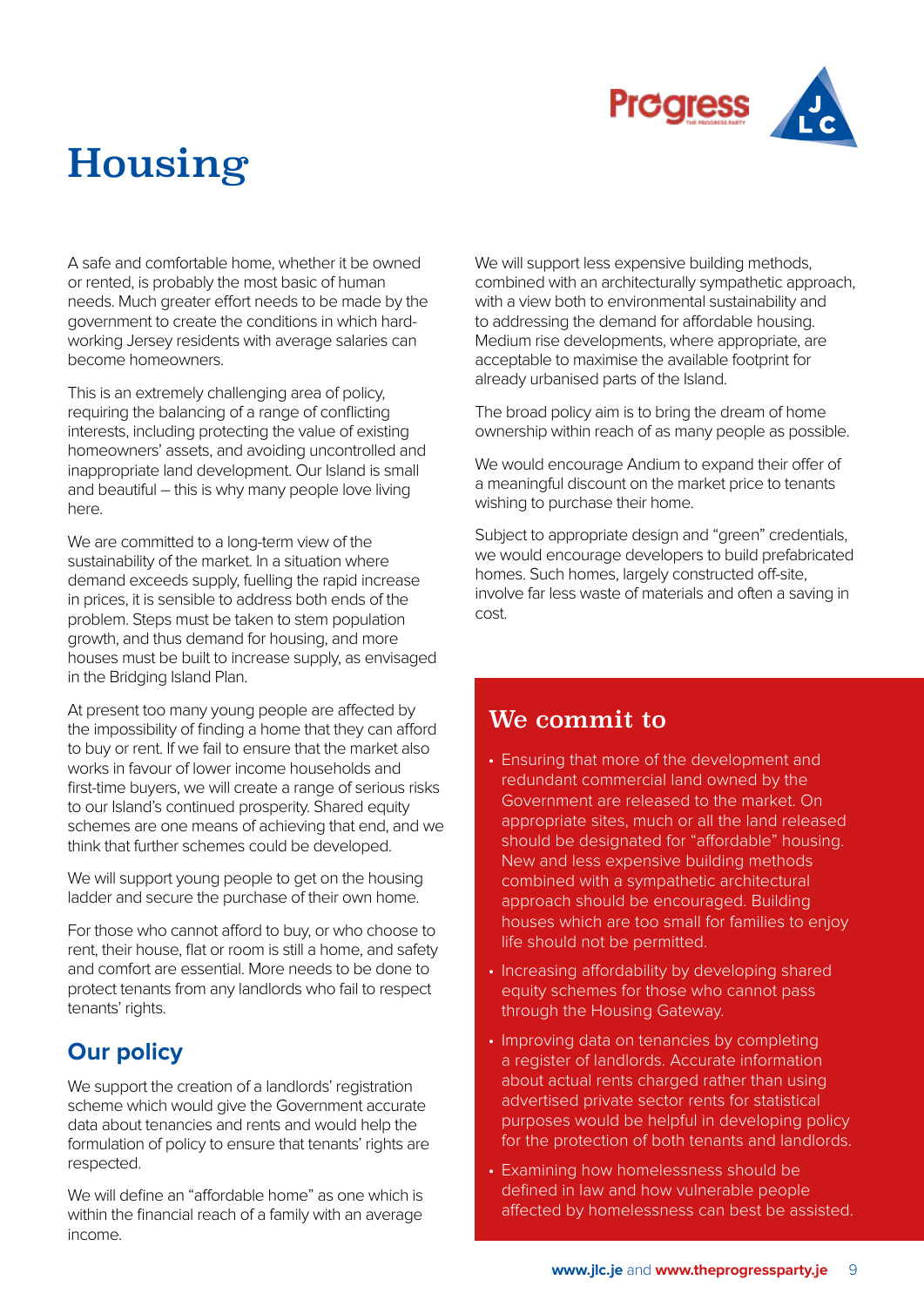## The environment

Jersey's natural environment is our most precious commodity and is under pressure. Climate change is a major threat. Building development and some agricultural practices have severely diminished the Island's biodiversity in recent decades. We need to do what we can to reverse at least some of these trends by protecting endangered species and habitats.

We need to protect our diverse environment against development as far as possible for future generations. We think that people should be given easier access to this heritage by the creation of more footpaths and cycle tracks which will improve the overall wellbeing of Islanders.

Our marine environment is one of the Island's greatest natural resources. The arguments for protecting its biodiversity against pollution and inappropriate exploitation are overwhelming. It is in the interests of our fishing industry and all who enjoy being on or in the sea. The States have committed in the Bridging Island Plan to a network of marine protected areas which may in time become a Marine Park. The UK/EU Trade and Cooperation Agreement (TECA) requires all parties (including Jersey) to protect the longterm sustainability of the marine environment and mandates a precautionary approach.

Agriculture is a key part of Island life and is not just about "brown cows in green fields". Our farmers are the custodians of the countryside, and their survival is at risk from rising fuel and commodity prices. We must consider the need for food sustainability, and the Coalition will support and encourage the industry.

## **Our policy**

A better administrative structure for protecting the environment and its biodiversity should be created. A well-structured and adequately resourced Environment Department should be created which is able to protect, research, regulate and enforce. The Minister for the Environment should be an advocate for the environment and its socio-economic benefits. The Minister should have clear responsibility for managing the Government's response to climate change and delivering carbon neutrality; he/she should also have responsibility for energy policy.

The loss of biodiversity should be examined by government and environmental policies should be studied in the round with commercial practices and the needs of a developing economy. Planning decisions should always be subject to the Island Plan but otherwise imbued with some flexibility to recognize the exigencies of running a business. Such decisions should be timely and constructive.

The use of chemicals on agricultural and other land should be closely monitored in the interests of Jersey's water supply. The potential health problem posed by PFOS is a salutary warning to us. The precautionary principle should prevail.

The Carbon Neutral Roadmap is a useful start to addressing the problems of climate change and the need to achieve net zero by 2050 as recommended by the Intergovernmental Panel on Climate Change. We support the strategic policies set out in the report although we think it is possible to be a little more ambitious. The low carbon electricity supplied by the JEC gives Jersey a head start. We would support actions to reduce the consumption of fossil fuels. Consumers should be encouraged not to pollute.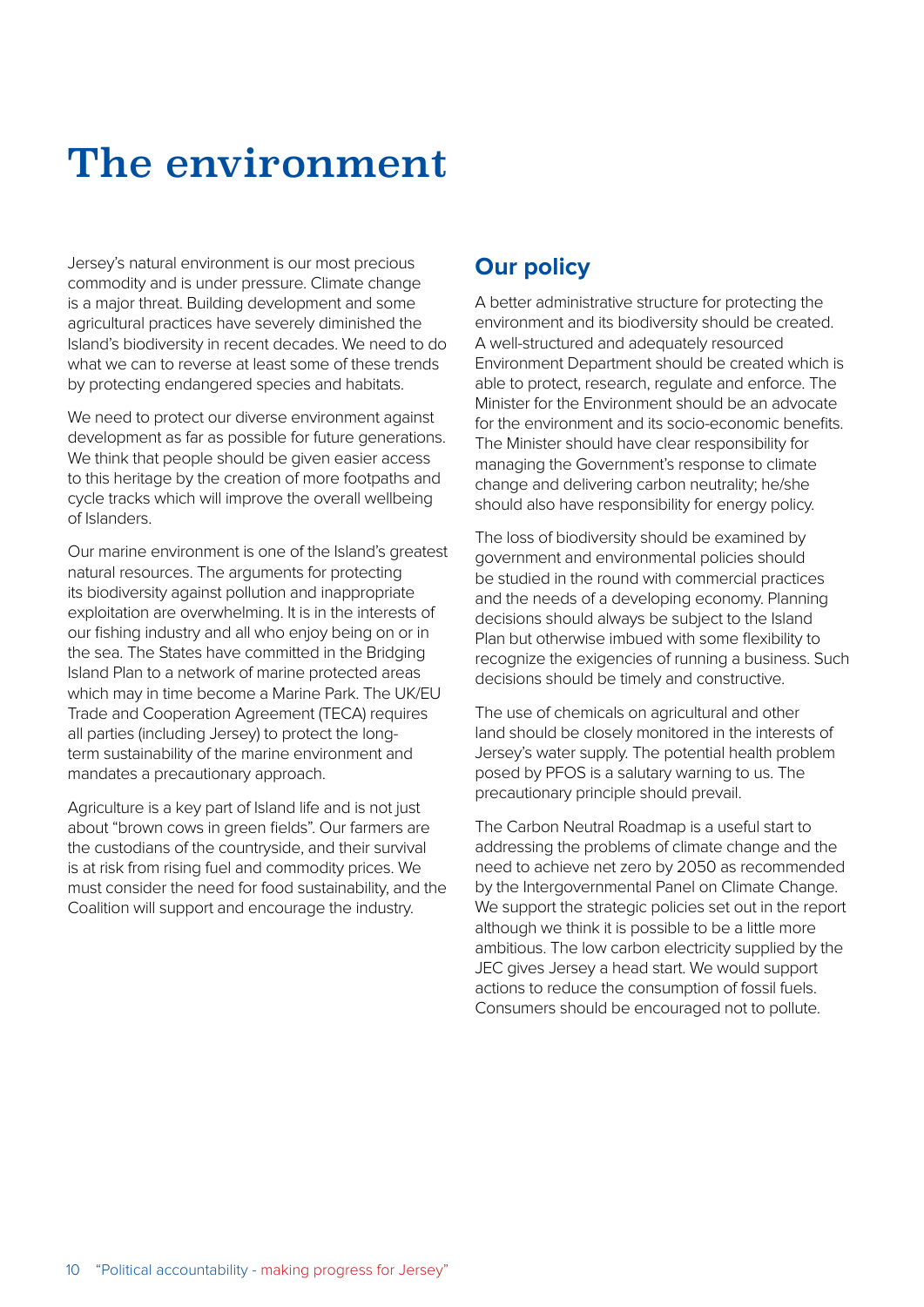

## We commit to

- Establishing a Minister for the Environment whose sole responsibility is to protect and enhance the environment. Of course, there will be conflicting pressures but there should be an individual in government whose job is to protect the environment. We will develop a process whereby adjudication on all planning applications will be the remit of an independent Planning Applications Panel. The Minister should be supported by an Environment Department with the necessary resources and expertise to carry out research and to enforce the law, including planning obligations and housing standards. A vibrant and pro-active environment department needs to be re-created; its remit would include addressing the problem of traffic.
- Drawing up a long-term plan, programmed and costed, for consideration by the States to address and repair the loss of biodiversity over past decades, and to restore the landscape (as has been done with Plémont). This would involve several interrelated issues – e.g., the way in which agriculture is practised (reducing further the quantity of pesticides, herbicides and other

chemicals placed on the land), protecting the water supply from contamination, planting trees, and devising other ways of helping wildlife to flourish.

- Encouraging and supporting the agricultural industry to embrace a greater concentration on growing for consumption by the local community.
- Taking urgent but economically sensible action to address climate change in accordance with the recommendations of the UN Intergovernmental Committee on Climate Change and the Carbon Neutral Roadmap.
- Supporting as soon as practicable the proposal that a Marine National Park be established in Jersey's territorial waters extending down to approximately 20 meters by developing marine protected areas to embrace those waters. This area of seabed plays a key role in Jersey's marine biodiversity. A Marine National Park would offer protection to valuable marine habitats and enable the sustainable exploitation of fish resources for the benefit of Jersey's fishermen. It would also help carbon sequestration.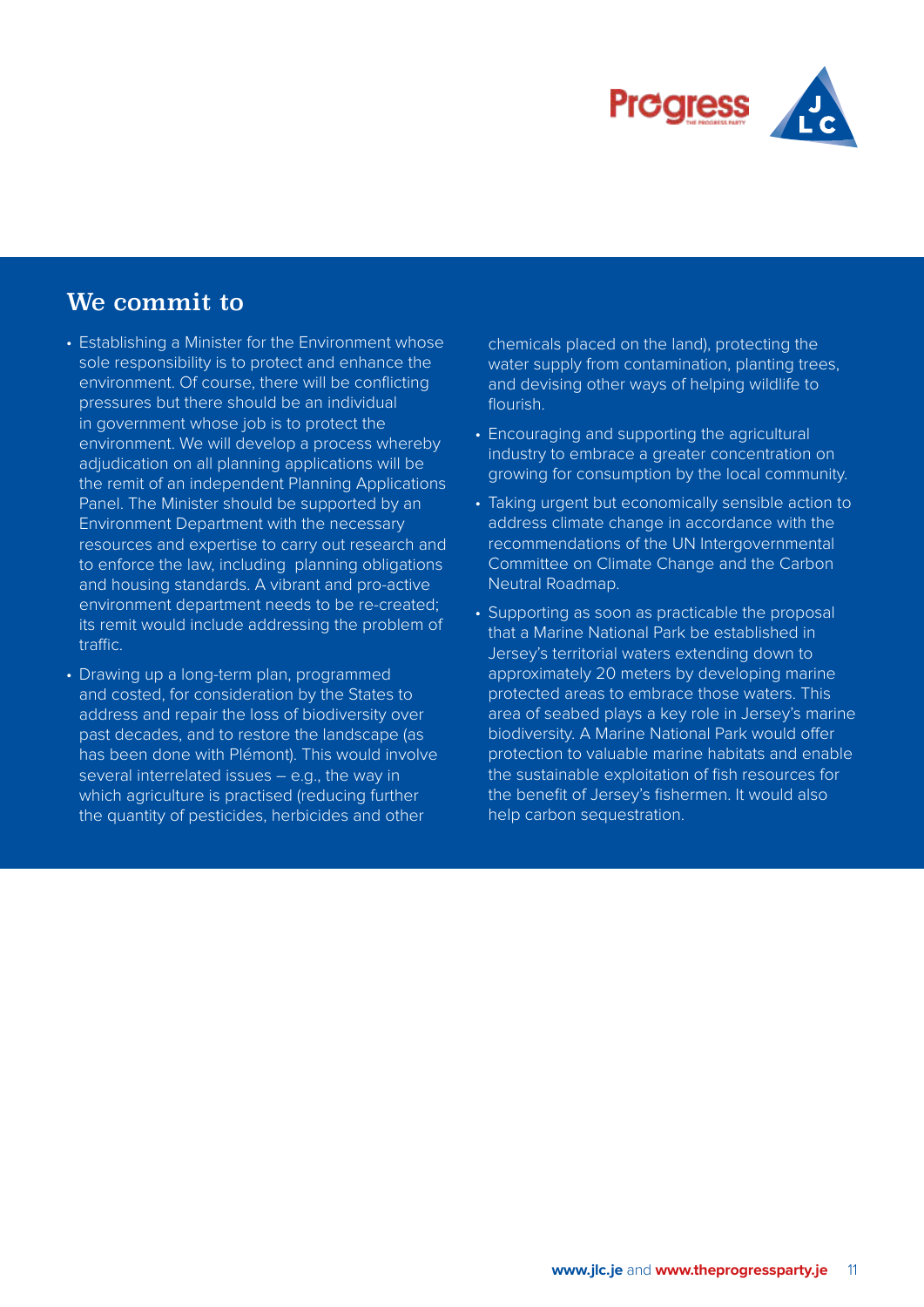## Health

Jersey has a proud history of providing primary and community health services within its means. A universal Health Insurance Scheme was introduced in 1967 to ensure that Islanders could afford to go to a GP and get prescriptions. The original aim was to cover at least half the cost for most patients, and to be free for certain low-income groups. A form of Health Insurance is common in many developed countries. The contribution from the Fund towards the cost of GP visits has not been altered since 2012.

Hospital and social services have grown over the years, funded by the taxpayer and largely free. There has been a lack of investment both in equipment and hospital premises over the years leading to the need for a new hospital. The current administration believes that more hospital services must be carried out by the Primary and Community sectors in people's homes.

What most people want is relatively simple: adequate time with their GP with quick access to diagnostic tests and results and follow up to specialist services where necessary. Most people would prefer to see the same GP every time but what patients really want is a coordinated system with everyone working together - and easily accessible through the GP practice.

Jersey people should not need to face long waiting lists or bureaucratic form filling; all this should now be facilitated by a joined-up IT system where patients control who can access their health data. Patients want to know what the waiting times are and to be assured that any unreasonable wait is being tackled and resolved. For most people, facilities need only to be accessible - with direct transport routes or nearby parking, and not necessarily "closer to home".

#### **The way Health Care is structured and funded is not working**

In 2018 the Government declared a strategic priority to "Improve Islanders' wellbeing and mental and physical health." Yet, despite an expensive expansion in senior positions in HCS, mostly in management, there is no evidence of improved services; in fact

- published targets are not being met;
- readmissions to hospital within 30 days are high, due to inadequate care and poor discharge planning;
- a first-class in-patient rehabilitation facility for stroke and other patients has been lost, leading to worse treatment;
- the community care sector is struggling to meet demand and money to pay for services is not following the patient;
- morale is low, with hospital staff leaving because of alleged bad management and bullying. There are recruitment difficulties in all the health professions and huge reliance on locums and agency staff at considerable cost;
- there has been poor IT integration and a failure to deliver the Digital Care Strategy (2017);
- the Jersey Care Model, inadequately described. has not yet engaged the wider health sector and public;
- the Health Insurance Fund (HIF) has been misused to pay for the Health Service redesign. By freezing the Medical Benefit for over a decade, rising GP costs are paid by Islanders, or by the practice itself, all of which is contributing to a growing problem for GP recruitment;
- pharmacies have had no increase in their fee for services since 2014 with no explanation given.

## **Our policy**

When Islanders need support with their health, they should be able to access a Healthcare system that is:

#### **Professional - Caring - Affordable - Timely - Seamless - Transparent - Honest**

We would create a more integrated structure with a truly independent Health Board,accountable to the Minister for Health to ensure that public money and resources are appropriately and transparently used. Currently, the private, voluntary and charitable sectors are often ignored and not included in policy discussion; they should participate in developing solutions and building a better healthcare system.

We also support the public health function under the Director of Public Health. We recognize that social factors contribute more to health than any healthcare system ever can. To ensure IT integration we would also create a Digital Health Board.

### **Changing the Culture**

Our vision for a healthier Jersey can only be achieved through genuine collaboration and partnership which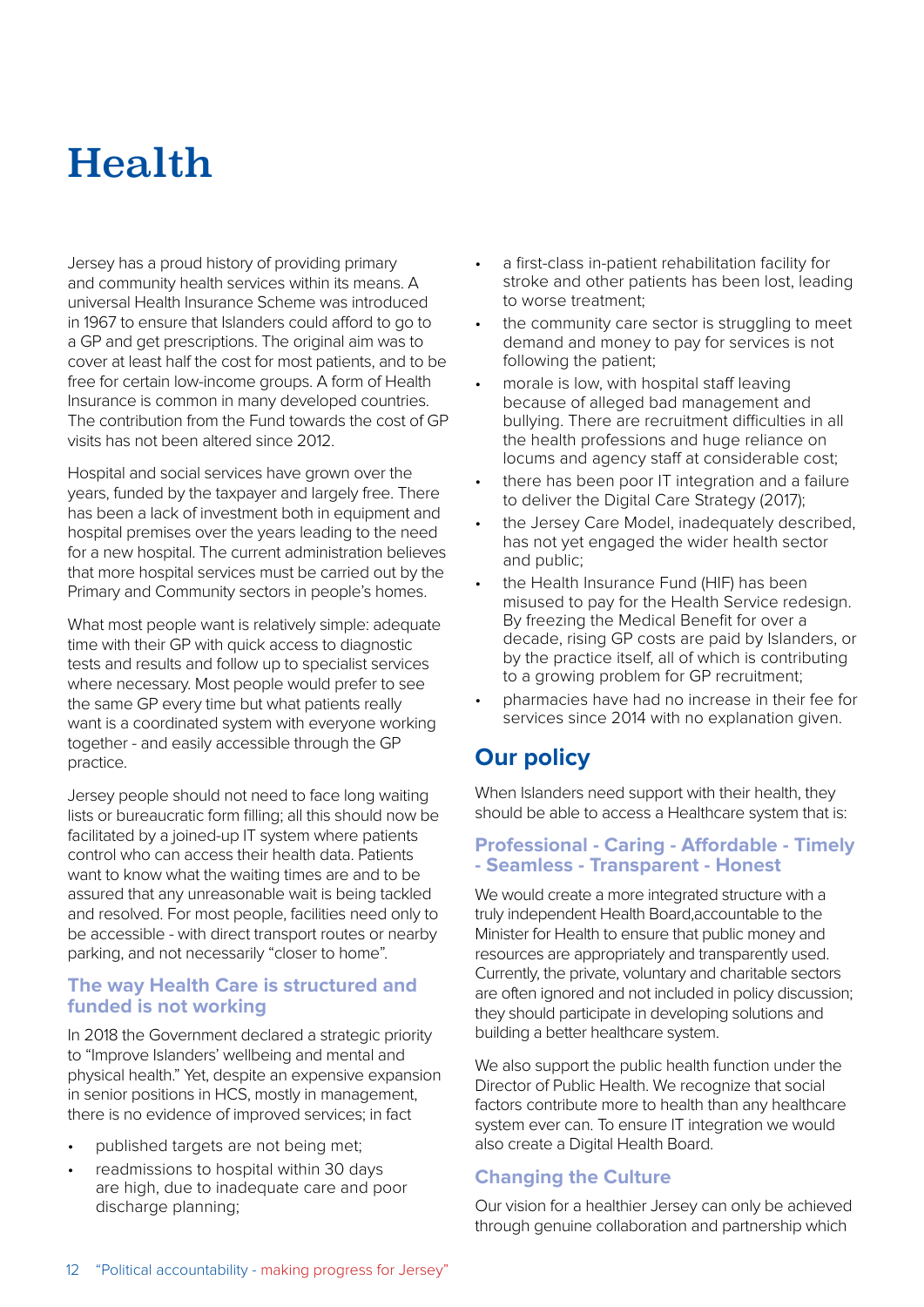

requires a complete culture change within the system.

We will engage and rebuild relationships with:

- Healthcare staff the current HCS management system is distant and poorly engaged. We will work with staff to redesign the management structure, break down barriers and listen to our professional colleagues, GPs, pharmacists and community providers as equals.
- Islanders the Jersey Care Model was pushed through without adequate consultation, and concerns were ignored or dismissed. We will put you, the Islander, at the heart of our health system. When you tell us what matters to you, we will listen.
- We will report transparently on the standards set for the health system and encourage independent external evaluation of our system to ensure best value and highest quality are delivered for Jersey.

We believe that healthcare finance has been poorly managed and prioritized under the current government. For example, much of the money diverted from the Health Insurance Fund has apparently been spent on administration with little or no clear return.

Jersey, like many other countries, uses a mixture of taxation, social insurance, and co-payments. Whilst we do not propose an increase in overall funding, the current system should be reassessed as a priority (this was promised under the current government, but has been delayed to 2024 in the 2022 Government Plan). We wish to retain that mix but ensure a fairer redistribution so that there are no barriers to access, improvement and investment in services.

#### **Increase transparency of healthcare costs**

In primary care, customers have a choice of provider. In secondary care, they do not. We propose a system of cost transparency, so patients know the cost of their treatment, and how much they and their fellow citizens pay through taxation to provide the services. This will allow for better prioritization of spending and investment decisions, both for patients and providers.

The same principle should apply whether services are provided by the public sector, private sector, or community providers. Money should follow the

patient. It is only by the public constantly appraising the cost and quality, and holding at least some of the purse strings, that providers can be influenced to give the best value and highest quality service.

#### **Fast Access to Primary care**

The UK scores amongst the worst in Europe for fast access to primary care. Jersey had a proud record of almost immediate access but that has been eroded by the freezing of medical benefit and the increasing contribution needed from the patient. Jersey is now more in line with the UK.

The Coalition will give the highest priority to investment in primary care and ensuring affordable access. The erosion of the Health Benefit is causing real hardship amongst the poorest who need free health care. We would also restore the value of medical benefit for those above income support levels, indexed to health inflation.

#### **More focus on aftercare**

Recently, little attention seems to have been paid to best value. There has been a drive to get longer stay patients, recovering from stroke and other debilitating conditions, back home, having to rely on practically non-existent rehabilitation services at their own expense, thus delaying their recovery. Care packages can be very expensive; for example, the cost of 5 hours per day agency care is roughly equivalent to 24-hour residential care.

The Coalition supports the retention of a Rehabilitation Centre as agreed by the States Assembly in January 2022. Such a facility can also provide a "step up, step down" facility. This would ensure that people who do need more intensive hospital care can recover safely with support services until they can look after themselves.

#### **New Hospital**

The Coalition believes that the States were wrong to approve the hospital site at Overdale as the decision was based on incomplete information. The financial and environmental costs of the proposal are unacceptable. The site selection process was manipulated, and the Government and its officials have been less than transparent with the public. The borrowing of a huge sum to fund the development would likely place the Island in debt for generations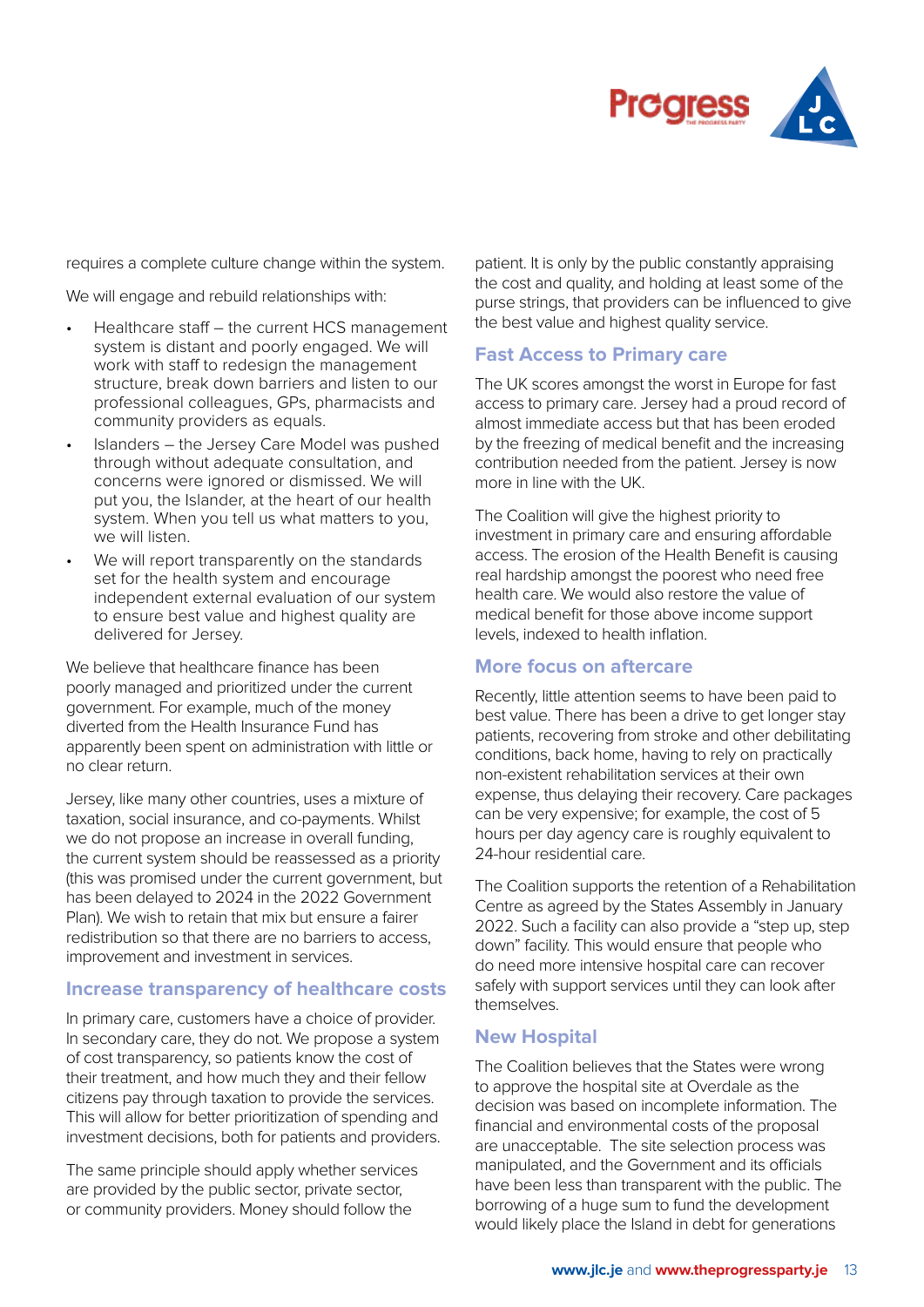to come. The application for planning permission has raised concerns that the plans, still very much in outline, omit several important services, and do not provide enough beds and other facilities.

The project is at a critical stage. It is not known what the outcome of the current planning inquiry will be, nor what stage the hospital project will have reached by June 2022. It is to be hoped that no irreversible decisions will have been taken by the current Government before the elections, particularly as developments have shown that the Planning authority does not support the application for permission to develop at Overdale.

#### **Review of the Jersey Care Model**

We believe that the Jersey Care Model is an "aspiration" that has not been clearly developed, costed, or properly funded. It will likely be a more expensive model than our current system, and there is no evidence at present that it is appropriate for Jersey nor that it will improve our healthcare. Certainly, its implementation comes at a very high cost of around £48 million, although how that money will be spent has not been made public.

The Jersey Care Model illustrates all that is wrong with the current organisation and culture – too much done behind closed doors, and huge numbers of staff have been engaged, not all with any health background or understanding of the needs of a small population. The changes to rehabilitation services have shown little concern for the patient and the administration has demonstrated an inability to admit when services are poor. There is always scope to improve but not by reducing standards and passing on huge costs to patients.

- Working towards a change in the culture of the health administration by creating an independent Health Board and ensuring an equitable division of resource between primary and secondary care;
- Restoring the relative value of Medical Benefit to at least the 2012 level;
- Ensuring the continuance of a rehabilitation centre (Samarés Ward) for the benefit of stroke and other disabled patients;
- Ensuring that a new hospital fit for the people of Jersey is built at a sensible cost in a sensible place;
- Undertaking a full review of the purpose, nature and prospective costs of the Jersey Care Model;
- Developing a dementia strategy for Jersey;
- Introducing legislation to protect carers in accordance with the Carers' Strategy;
- A fully independent review of all services provided by Health and Community Services.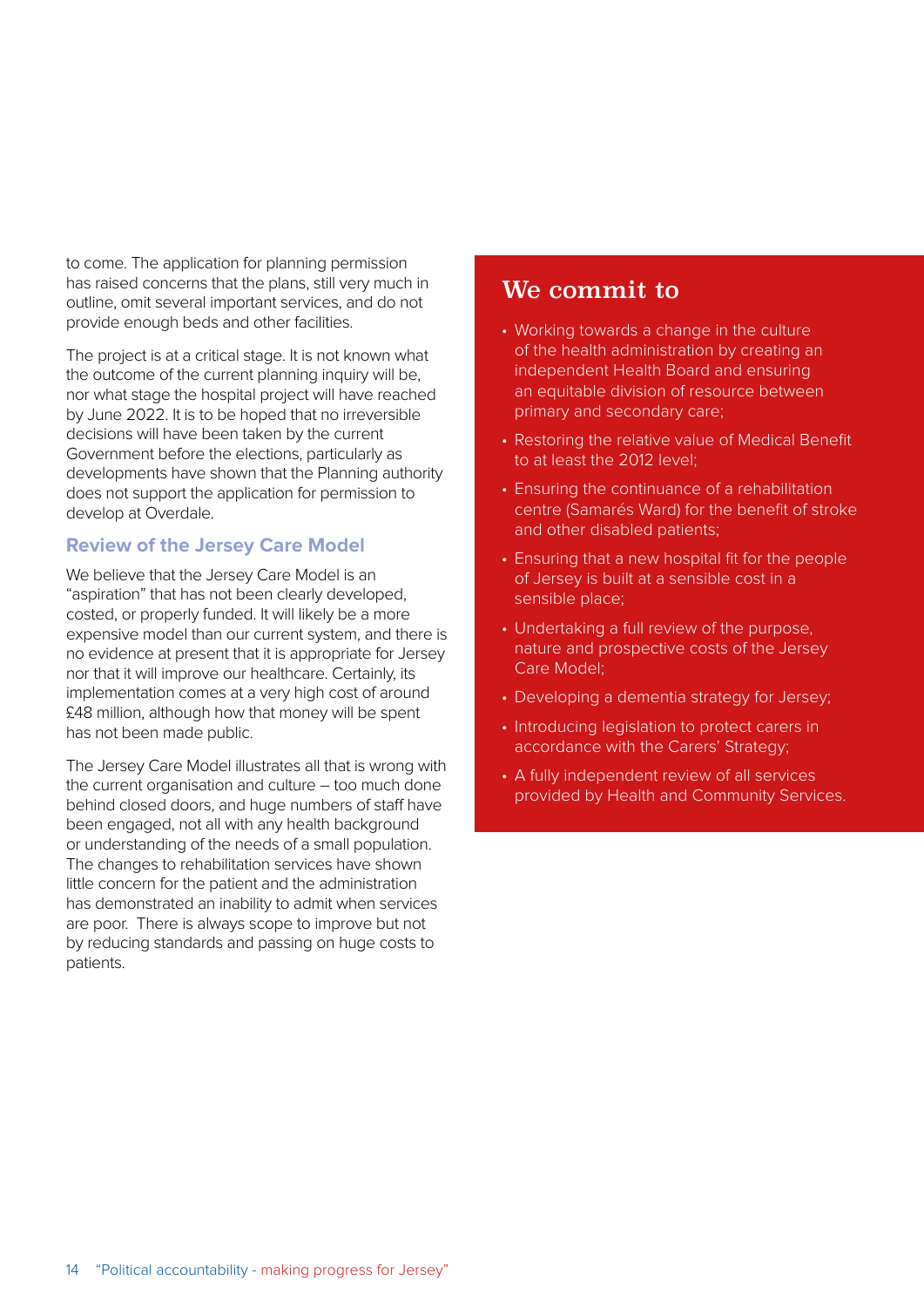

## Education

Education is a very high priority for the Coalition. It is the principal means by which young people can advance socially and economically and enjoy fulfilling lives. Its scope must be broad enough to enable young people to find their individual path, but it must also be shaped by the need to earn a living in a constantly changing workplace and so provide opportunities for lifelong training and development in academic, vocational, and personal contexts.

There should be no barriers preventing an individual from accessing education at any level or at any age. Our system needs to cater both for academic highfliers and for those whose choice is vocational. It also needs to accommodate those in their later years who need company and mental stimulation. To deliver all this, Jersey needs to provide high-quality education from nursery through primary, on to secondary and tertiary levels, and an extensive adult education programme. Learning is a lifelong process and reskilling for new technologies and ways of working is essential This should not only support key industries within the Island and wealth creation, but also dovetail with health provision. We must ensure that anyone of any age can support his or her own mental health by active involvement and learning. We will create opportunities for greater cooperation and dialogue between all education providers in the Island and between the education department and employers.

Although literacy and numeracy remain essential skills, children must also, however, be taught to reason and to think clearly. Employers now value different skills - they need people who can be creative, who can work as members of or lead a team, who are empathetic, who can communicate clearly at all levels and who are computer literate; people who are responsible and have integrity.

Education is not only about structures. Our main priority will be to recruit, support and retain motivated teachers, tutors, coaches, and lecturers who will put an individual's learning at the heart of all that they deliver. Each of us has different styles of learning - visually, orally, or just by doing - rote learning is today only a tiny fraction of a true educational experience. This will require investment in technology and ongoing support for staff as they maximise its potential and update their own skills. The pandemic

has demonstrated how artificial intelligence programs can deliver large parts of the curriculum in a stimulating way. This reduces pressure on teaching staff who then have more time to focus on a student's learning needs and provide individual support. We will incorporate appropriate AI material over time alongside appropriate support for our teaching staff.

Our curriculum for students aged 11 - 18 will need to dovetail, as at present, with the UK system of public examinations so that students have the widest choice of location if they wish to progress to tertiary education. We would like to see opportunities for students to participate in community service alongside their subjects as they learn to become members of a caring community.

Student mental/emotional support is an area that needs developing as the pressures on young people increase. We would create a system that allowed access to professional support irrespective of age or ability. In addition, we believe that the Government has a role in providing pre-school activities for those aged  $3 - 5.$ 

Every school needs to accept the necessary checks and balances to ensure it is delivering against its objectives. We would consider the creation of an Island-based quality assurance department incorporating both professionals and Governors that not only provided data against those objectives but also identified areas where targeted support was needed.

The teaching of languages, especially French and Jerriais, should be encouraged at all levels. A departmental survey of parents in 2014 showed that more than 60% would send their children to a bilingual school if that was possible.

Much has been done in recent years through the University College of Jersey to provide relevant degree courses and skills training to support some of our key industries. With changes in our economy and Island's finances, and with the pressures on population, more such courses are now needed. The enrolment of some foreign students could bring many benefits for the Island, and assist the evolution of the College into a small University of Jersey with faculties relevant to Jersey economy.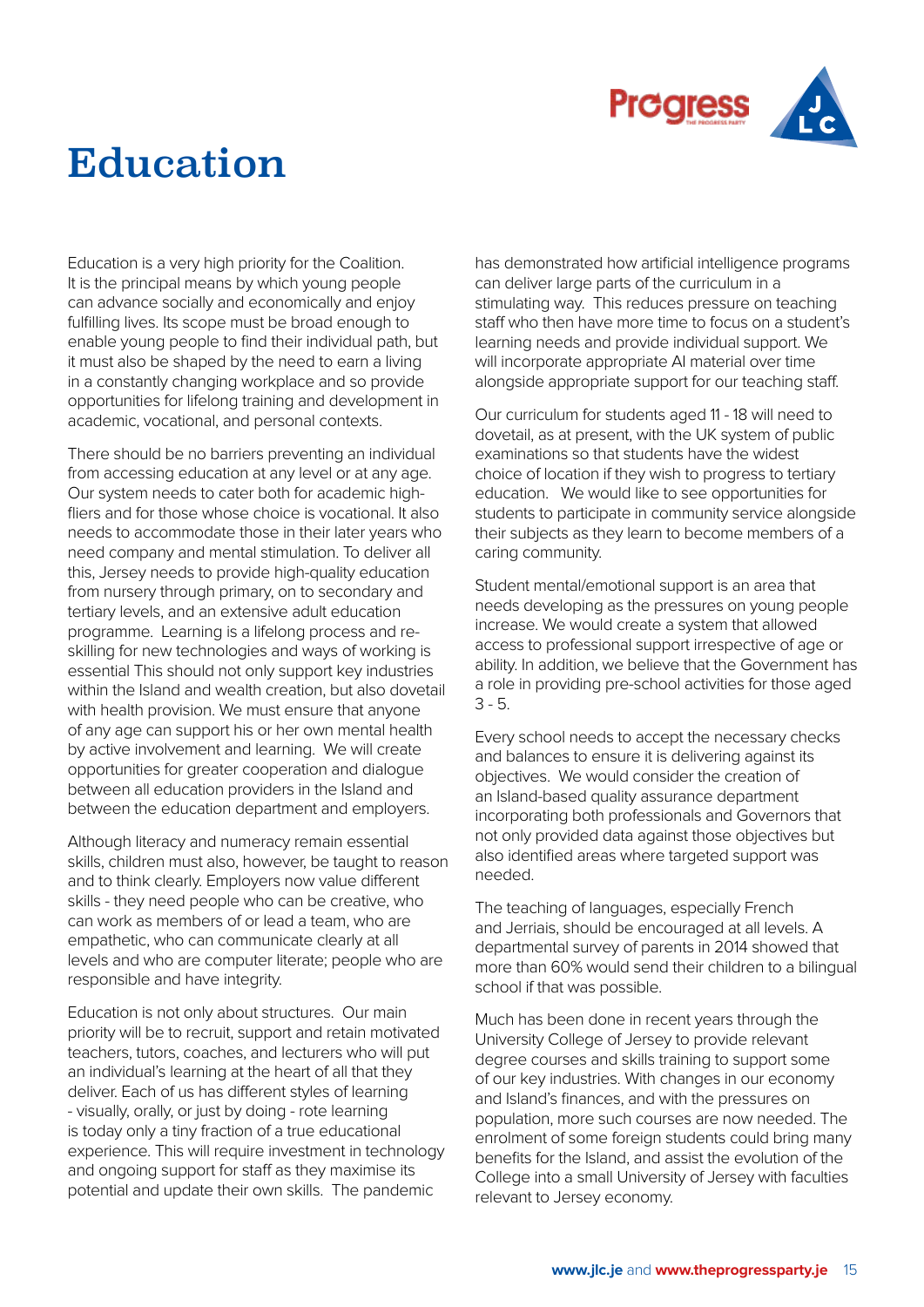### We commit to

- Developing a strong, quality controlled, education system so that both teachers and pupils embrace societal changes such as digital learning and environmental, economic, social, and cultural issues, with emphasis on life skills, such as creativity, bilingualism, literacy, numeracy, responsibility, integrity, and compassion.
- The establishment of bilingual primary schools where tuition is delivered in both English and French.
- Facilitating access for all to pre-schools and holiday clubs for 3–5-year-olds, so that both parents can choose to be economically active.
- Encouraging substantially more collaboration between schools, and all learning establishments, centred around the needs of each child.
- The speedy delivery of early help, whether physical or emotional, for children and families. The right help at the right time is key to keeping children safe and improving their life chances.
- Continued recognition of and financial support for the not-for-profit schools, and other establishments, which contribute to the education of the Island's young people.
- A review of further education financial support for families to ensure targeting towards professions within the island currently dependent on external recruitment.

## Community & cultural matters

We all have responsibility for ourselves, our family, and the community in which we live. Government should support that personal responsibility and work should be sufficiently rewarded to lift people out of poverty. A living wage is important for self-respect and for incentivising people to escape poverty and to seek to improve their lives.

Homelessness is one consequence of poverty. The biggest issue for addressing homelessness, is getting vulnerable people back into secure, affordable accommodation and employment, as these are the factors that help them to rebuild their connections to society.

A different issue is that in recent decades Jersey has become a place in which people of different races, religions, genders and nationalities have made their home, enriching our society. Tolerance of and respect for the different traditions of the disparate parts of our broader society are part of the glue which binds all Jersey people together. We believe that all those who have made their homes in Jersey have a stake in the Island's future and need to feel valued as individuals with such a stake. A national identity should be nurtured and encouraged.

Jersey is also a place where an unusually high proportion of the population is involved in voluntary work of one form or another for charities or other parts of the third sector. This is all part of what makes Jersey such a special place to live. Many charities are proud to be self-sufficient, but some do need government support.

Several charitable associations are concerned with the arts, heritage and culture. The recent decision of the States Assembly to commit one per cent of the national income to the arts and heritage was important and we support it but all funding needs to be carefully monitored to ensure that taxpayers' money is spent wisely. Some of that money should support the planned maintenance of the physical estate; the closure of the Opera House for 3 years because it was not adequately maintained is evidence of serious failure. A strategy should be drawn up to ensure proper maintenance. A plan should also be devised to develop a cultural quarter, perhaps in the vicinity of the Opera House, to accommodate a National Gallery and a concert hall for orchestral performances.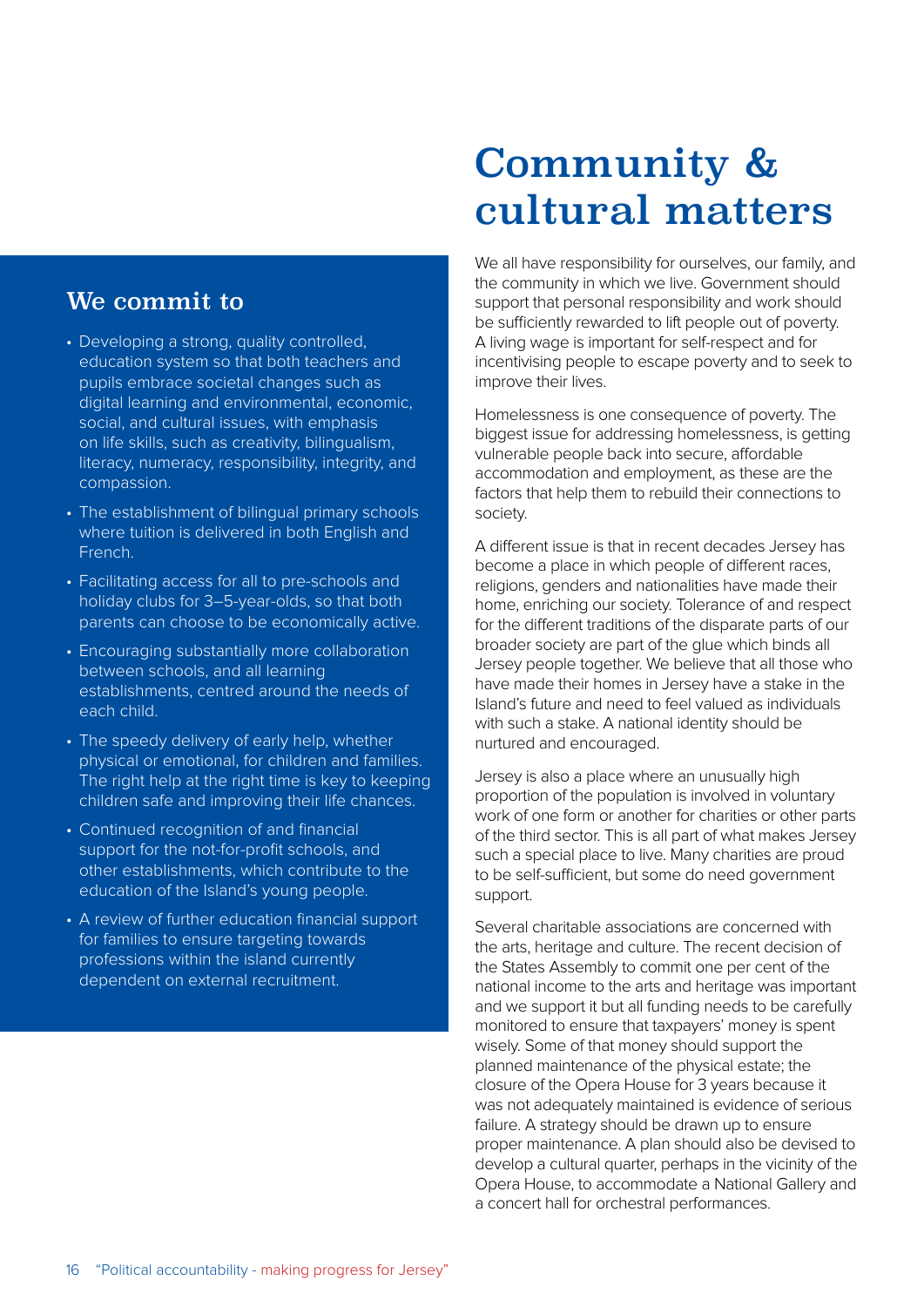

## **Our policy**

We believe that self-sufficiency, self-confidence, and self-determination are virtues which make a society stronger and happier. A strong and civilised society acknowledges the value, from economic, educational, and cultural perspectives, of investment in the arts and our heritage. The arts enrich society and ennoble the soul. They offer opportunities for creativity, innovation, and self-fulfilment. We will seek to link government with philanthropic individuals to develop Jersey's cultural estate and to create exciting new institutions.

A strong society also cares for the weak and vulnerable within it, especially the young and the old. There has been a pattern of under-investment in the Island's mental health services, which has exacerbated the problem of homelessness, and has not been wholly addressed by the government. We endorse the vision for ending homelessness and the eight key priorities identified in the 2020 report of the Jersey Homelessness Strategic Board. Sufficient funding should be made available.

- Giving a Minister responsibility for social and community matters so as to create greater cohesion in our society, to protect the most vulnerable in our community, to remove the blight of poverty, and to support and nurture the third sector and minorities in Jersey;
- Raising the minimum wage to the level of the living wage.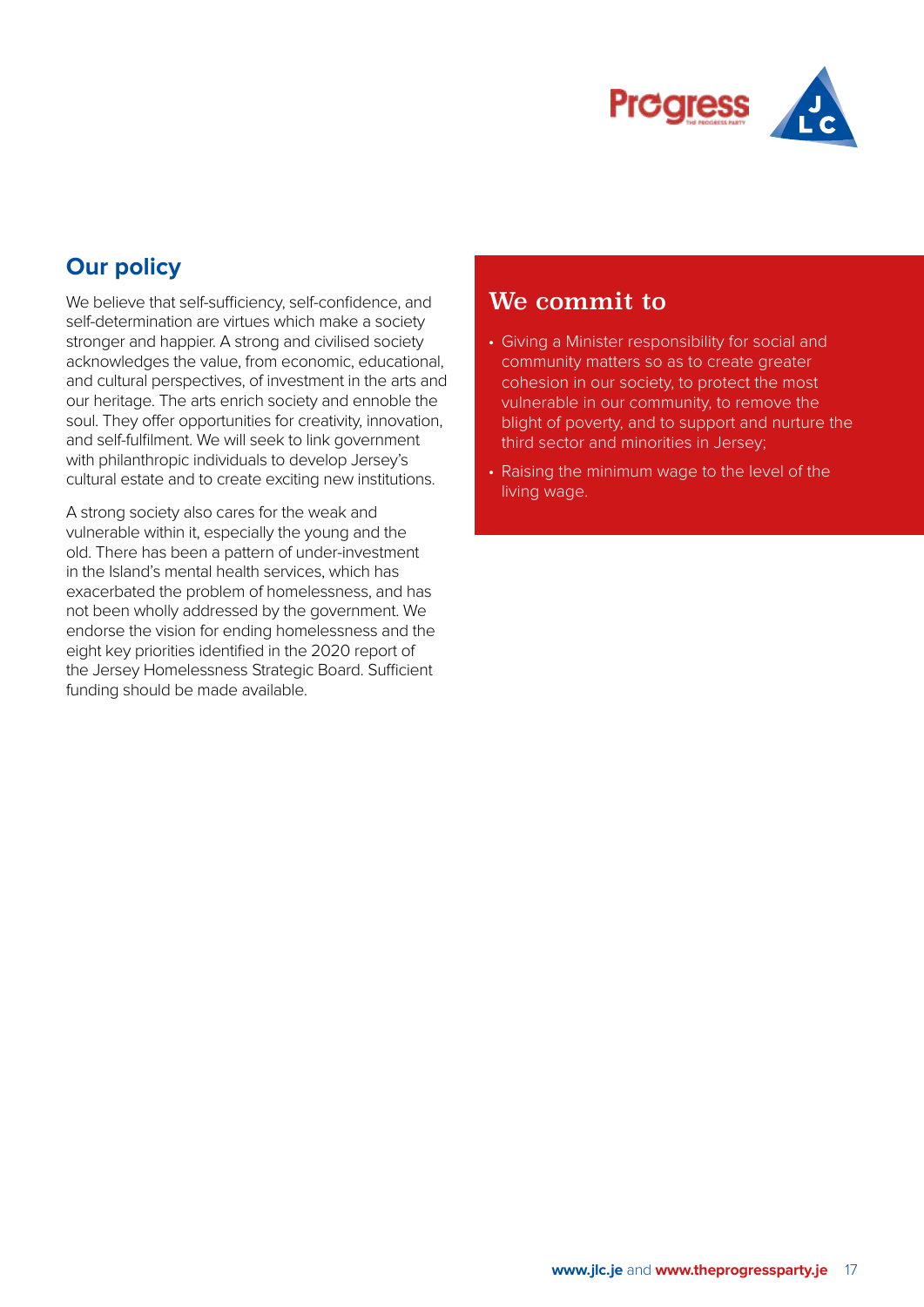## Children & young people

Today's children are the adults and elderly of tomorrow. They are an integral part of our community, and their interests are the interests of the community. Much has been done in the last four years to recognise those interests in statute. The Children's Commissioner has argued for and promoted legislation which makes the rights of children under the UN Convention on the Rights of the Child (UNCRC) part of Jersey law. Legislation has also been adopted by the States to give effect to a Children's Rights Approach to planning for and delivering rights for children. All that is for the good.

On the ground, however, progress in protecting the interests of children, especially those in the statutory care of the Minister, has been much slower and less satisfactory. Indeed, it is probably not unfair to state that such children in Jersey are in no better position today than they were four years ago. Their interests are not being looked after as they should be. The turnover in staff is too high and children are not receiving consistent treatment and care. After all the fine words that have been spoken by government Ministers, this is highly regrettable. It is how children in care are being looked after that is the most important consideration.

Again, there has been talk of making greater provision for nursery education, but little has been done. It has been conclusively shown that children who benefit from early years education do better later in school and develop essential life skills which stay with them forever.

## **Our policy**

We will work harder to ensure that vulnerable children in our society receive the protection and care that they deserve.

We will investigate the development of a digital "passport" for every child from the beginning of their school career so that key aspects of their individual social, physical and mental health history and inhibitions to academic progress are recorded in one place. The "passport" should be accessible to parents and all appropriate agencies subject to relevant data protection rules. Early information on indications of something going wrong should help to prevent problems arising or to enable them to be addressed.

We will also investigate the development of the means-tested provision of nursery services to enable all children aged 3-5, regardless of background, have access to 52 weeks of nursery education in a fairer system.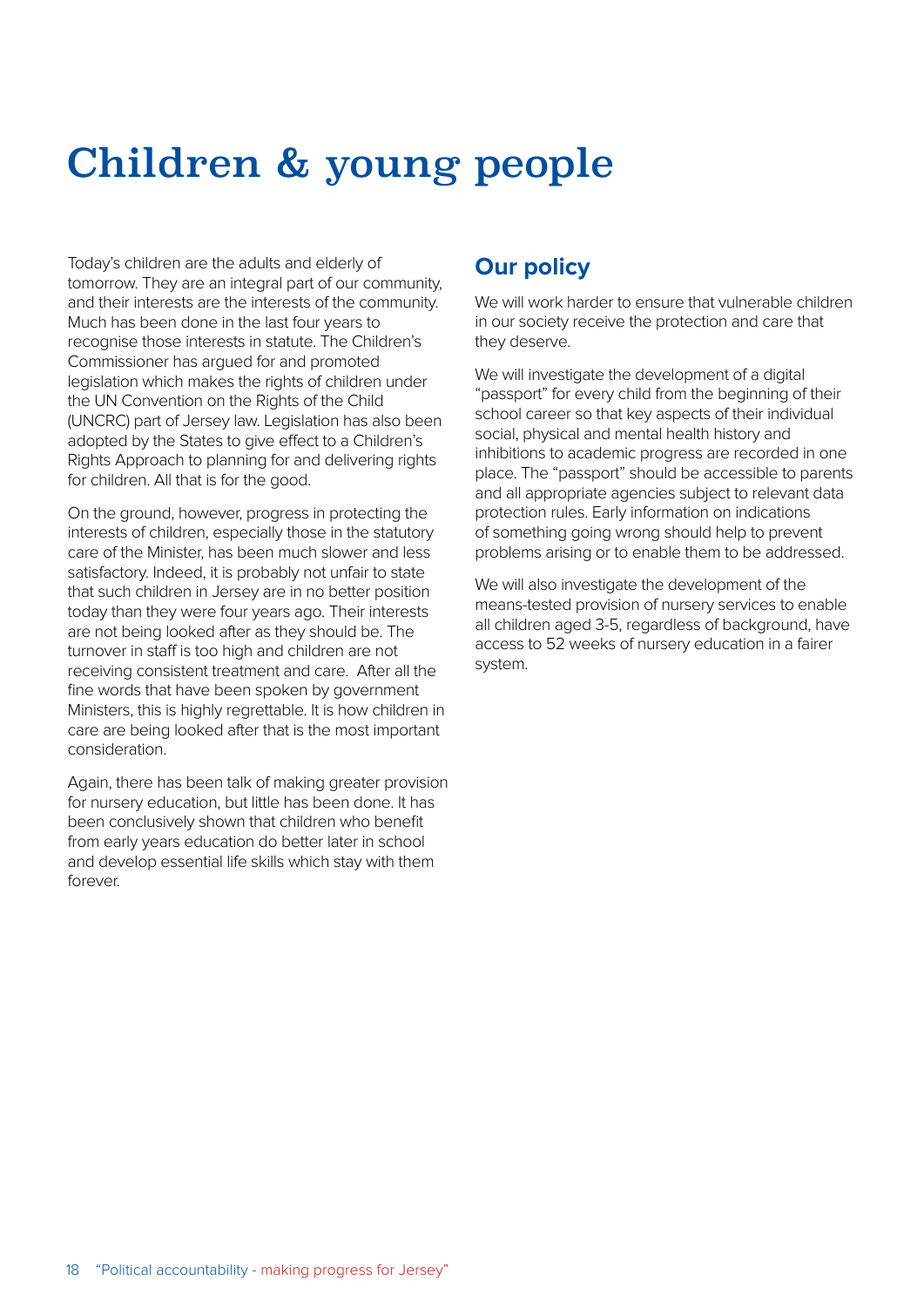

## Sport & well-being

During recent decades, there has been a progressive decline in the level of physical activity in people's daily lives in developed countries. For a majority of people, little physical effort is involved any more in their work, domestic chores, transportation and leisure. Whilst specific health risks differ between countries and regions, the fact remains that physical inactivity is a major risk factor for most common non-communicable diseases and physical activity can counteract many of the ill effects of inactivity.

Sport can play a key role in the health and wellbeing of our community. Being active is good for both our physical and mental health, and being involved in team activities can create social bonds and friendships. It can also provide an opportunity for people to support each other and identify issues that may be affecting someone's wellbeing.

We are committed to ensuring that sporting activities are available to all, in particular, young people, vulnerable groups and those who would benefit from exercise referral.

Making the best use of our sports centres as community hubs is a terrific way to improve respect and understanding between groups of people and improve communication across different generations.

## **Our policy**

We will ensure that Jersey Sport is given clearer political support both to develop its strategies and to nurture and encourage talented sportsmen and women to enhance their skills and to compete at the highest levels.